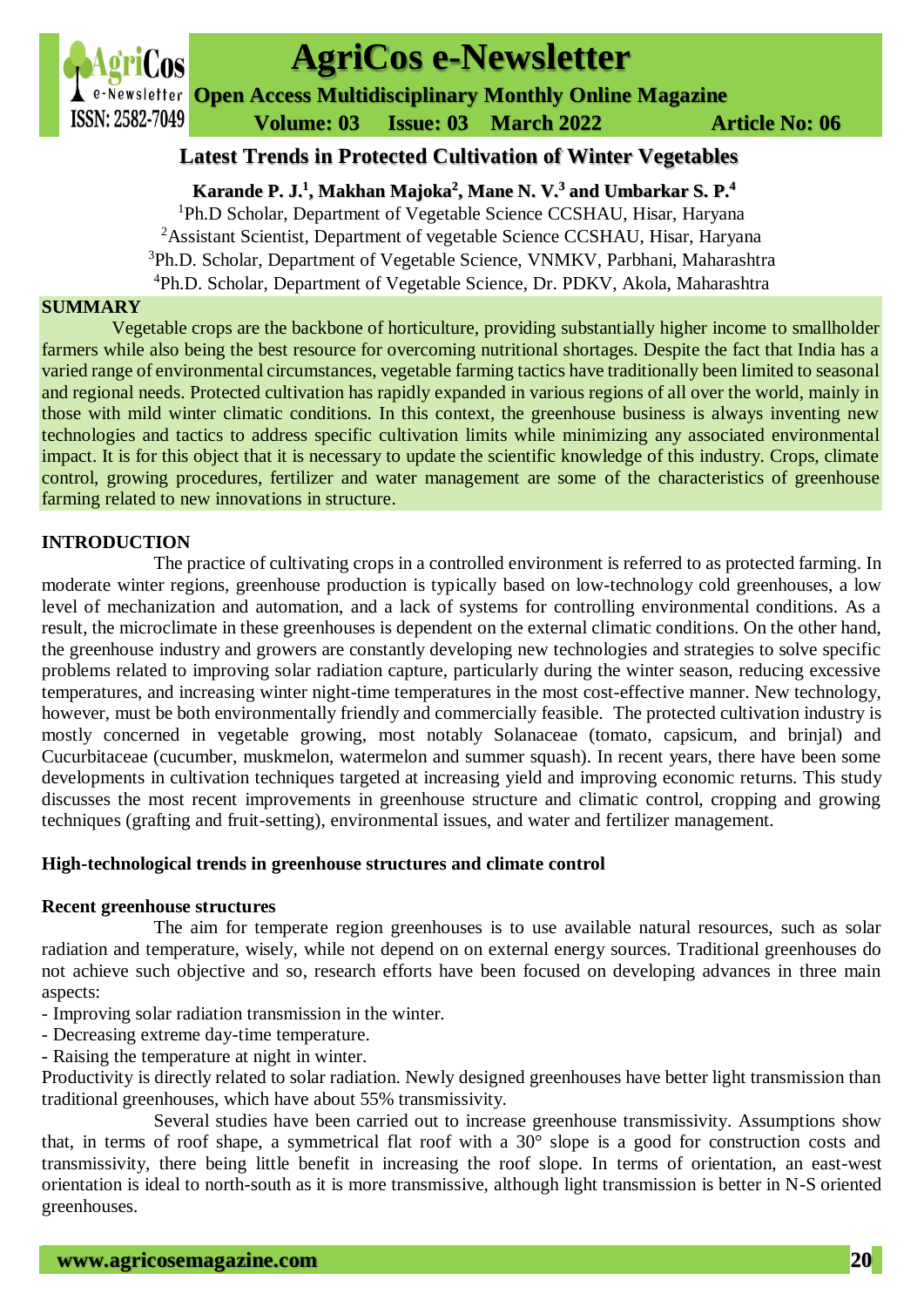#### **Natural ventilation and cooling methods**

Natural ventilation is the most important tool that growers can use to maintain the greenhouse microclimatic condition (humidity, temperature and  $CO<sub>2</sub>$ ). The greenhouse is basically a solar collector and only a minute fraction of the solar energy entering the greenhouse is converted into dry matter by photosynthesis. Most of the energy becomes sensible heat by means of plant transpiration. The greenhouse temperature increases and must be decreased by ventilating. When relative humidity increases, ventilation can decreases humidity as external air is usually drier. Finally, natural ventilation can escape  $CO<sub>2</sub>$  depletion if the greenhouse  $CO<sub>2</sub>$  concentration is lower than that of external air.

In greenhouses, the most common cooling method is shading (e.g., whitewash). The shading challenge is to create more efficient selective shading (i.e., NIR reflecting) and/or dual purpose screens (shading and energy saving). Evaporative cooling systems (pad and fan, fogging, etc.) can use a lot of excellent water. Active cooling with cold water is simply prohibitively expensive.

#### **Greenhouse cladding materials**

Plastic film covers are used by the vast majority of greenhouses because they are less expensive than rigid materials and are adaptable to all types of constructions. Polyethylene is the most commonly used material. The optical qualities of the film are the most important to growers. Durability of plastic is a big issue for growers because the cost of replacing plastic is quite high. At the moment, most commercial greenhouses employ plastic film with additives that stabilize it against UV and chemicals like chloride and sulphur, allowing it to be used for longer growth seasons.

#### **Energy storage in passive greenhouses**

Due to the low night temperatures, the winter greenhouse environment is often unfavourable. Furthermore, active heating is frequently uneconomical. To boost night-time temperature passively, three ways can be taken: employing (external or internal) screens, sealing greenhouse openings as much as feasible, and improving greenhouse thermal inertia. Screens serve as a barrier to the exchange of far-infrared radiation (FIR). Such far-infrared radiation exchange regulates the greenhouse's energy losses at night. Semi-closed greenhouses strive for little winter ventilation in order to raise the greenhouse's mean day temperature. This involves the possibility of CO2 depletion and the production of excessive humidity. Condensation is collected in some sophisticated plastic-covered greenhouses.

#### **Crops and cultivation techniques Vegetables crops**

Because they are frequently consumed and reasonably well adapted to the variable climatic circumstances, Solanaceae and Cucurbitaceae are the main species in cold greenhouses. This condition usually leads to monoculture, which necessitates crop diversity. The tomato is the most prominent example of intraspecific genetic variation in action. This variety is likely to be found in many other developed greenhouse-grown crops. Growers produce a wide range of sweet pepper varieties, brinjal in a variety of shapes, sizes, and colours, various types of summer squash, melon in a variety of colours and shapes, short, medium, and long cucumber types, seedless and small sized watermelon, lettuces in a variety of colours, textures, and shapes, and yellow and variegated green bean cultivars. Miniaturisation, for example, little veggies, should be mentioned in an unusual way. Organic vegetable growing is another approach to diversify crop production.

# **Vegetable Grafting**

Vegetable grafting is mostly utilized in Solanaceae and Cucurbitaceae species, and it is quickly growing and expanding around the world. This approach generates more strong plants, with the initial goal of protecting against soil-borne illnesses. Grafting's aim has also been greatly broadened to incorporate many sorts of increasing productivity, stress tolerance, and crop quality and length. Nowadays, rootstock breeding for vegetable crops includes other desirable qualities such as better productivity and quality, compatibility with the scion in adverse settings, and greater use of soil, water, and fertilizer resources. As a result, in horticultural crops,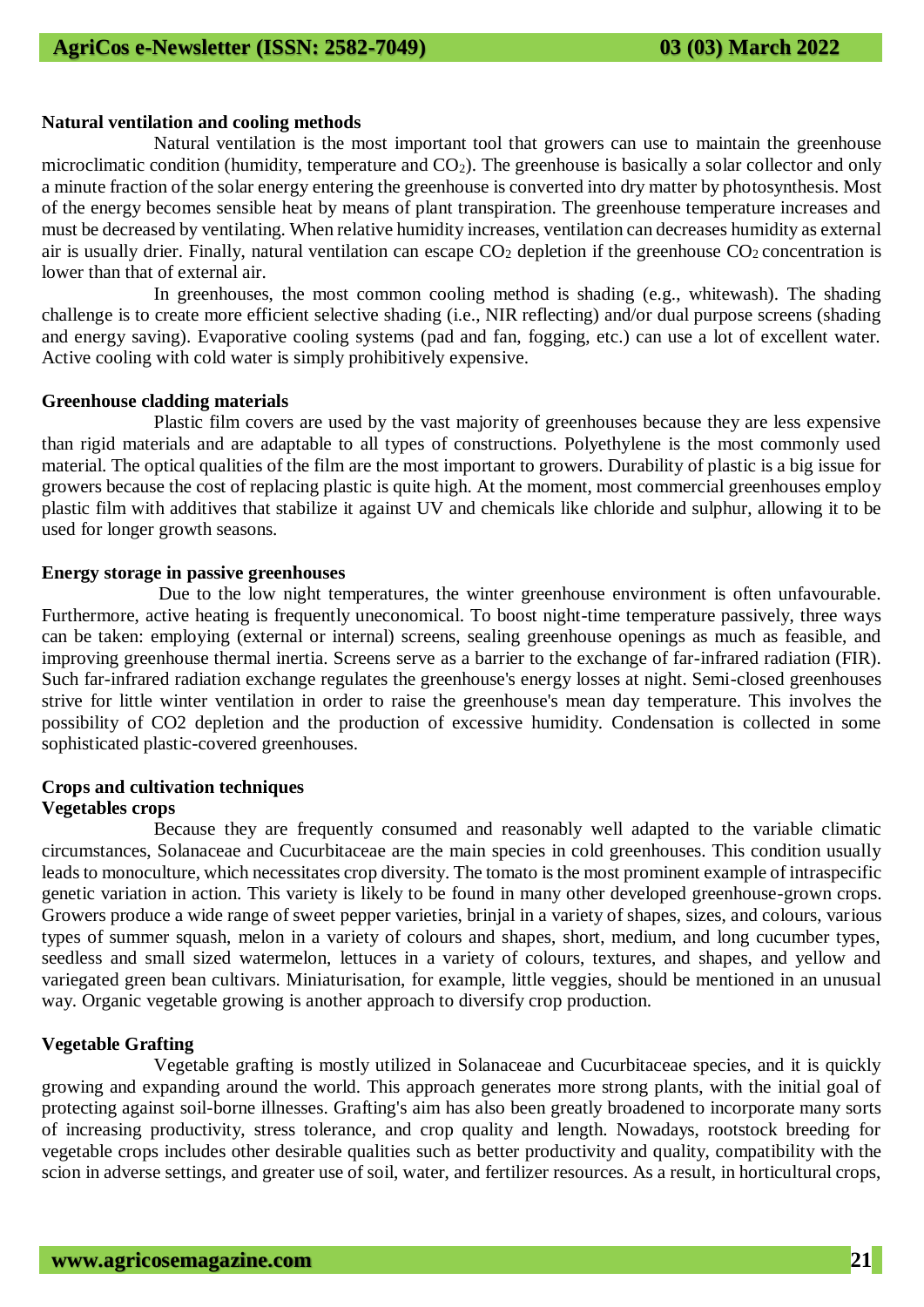grafting is often employed as an alternative to breeding since adequate and compatible rootstocks can increase plant performance by enhancing utilization efficiency and nutrient uptake.

#### **Flower and fruit set**

The success of fruit set, which is linked to pollination, determines the majority of vegetable yield, particularly in a greenhouse. Certain insects, such as honey bees, were used to increase fruit setting, decreasing the need for chemical sprays. The air movement in the greenhouse, as well as the crucial temperature and humidity conditions for pollen generation and viability, favour the use of insect pollinators for pollination. Indeed, because of the lower cost of insect pollinators compared to other strategies to increase fructification, this is already a widely utilized strategy in tomato, melon, watermelon, and summer squash. However, there is a continuing need to induce parthenocarpy in vegetable crop plants, as this is a very desirable characteristic. Parthenocarpic cucumber cultivars account for the vast majority of commercial cucumber cultivars grown today. Other vegetable species with parthenocarpic cultivars include tomato, sweet pepper, brinjal, and summer squash. Furthermore, triploid watermelon cultivars are frequently used to produce seedless fruit.

#### **Water and nutrient management**

Water and management water quality are crucial to good greenhouse horticulture output. Water quality information allows water treatments to be planned, avoiding production restrictions caused by poor plant development, clogged watering pipes, discoloration, and other unpleasant impacts. Irrigation water originates from a variety of sources in commercial settings, hence the key quality varies. While it is not possible to provide a standard analysis type for every scenario, analytical testing should be undertaken on a regular basis to avoid losses caused by variations in water composition that can occur. It is also recommended to check the pH and EC of the water circulating in the greenhouse on a daily basis in order to intervene quickly in the event of unexpected changes in the contents of salts dissolved in the irrigation water. Once the quality criteria for allowing plant cultivation have been established in order to reduce expenses and increase production, sustainable irrigation management methods must be addressed in order to conserve water supplies. It is possible to achieve high water use efficiency in greenhouse production by controlling both environmental conditions and cropping strategies optimally. The majority of irrigation systems have the highest efficiency associated with micro-irrigation, for example, by performing a regular and slow flow of water at low pressures (< 2 bars) straight to the root zone.

# **Plant nutrition and Soil fertility**

It is difficult to provide universal fertilizer recommendations because plant needs are modified by environmental variables and cropping systems. Nitrogen application necessitates specific consideration in order to minimize losses and optimize output in relation to the environment. Optimal fertilizer management promotes unrestrained growth and yield close to maximal potential, while reducing environmental losses. Furthermore, vegetable quality is optimal when fertilizer availability matches crop needs throughout the growing season. Estimating fertilizer requirements for crops is critical for both environmental and economic reasons. Nutritional imbalances can be avoided by closely monitoring crop mineral status. Traditionally, this is done by soil studies or visually in the field.

#### **Soilless culture**

Soilless culture is the production of crops in soilless systems in which plant roots grow directly in "substrate culture," also known as "hydroponics" or "water culture," which includes deepflow and deepwater culture, nutrient film technique (NFT), floating systems, and aeroponics.

The main benefits of soilless cultivation include the absence of soil-borne pathogens, the conservation of water and nutrient supplies, a safe and environmentally friendly alternative to soil disinfection, higher yields and quality, earlier harvests, and the avoidance of soil tillage and preparation. Cocopeat, rockwool, and perlite cultivation in bags, containers, or slabs is an emerging trend in vegetable production. Water culture has not been widely used, but recently, the production of new crops such as leafy vegetables (spinach, lettuce, watercress, lamb's lettuce, etc.) and herbs (basil, parsley, oregano, thyme, dill, etc.) in aeroponics, NFT, and